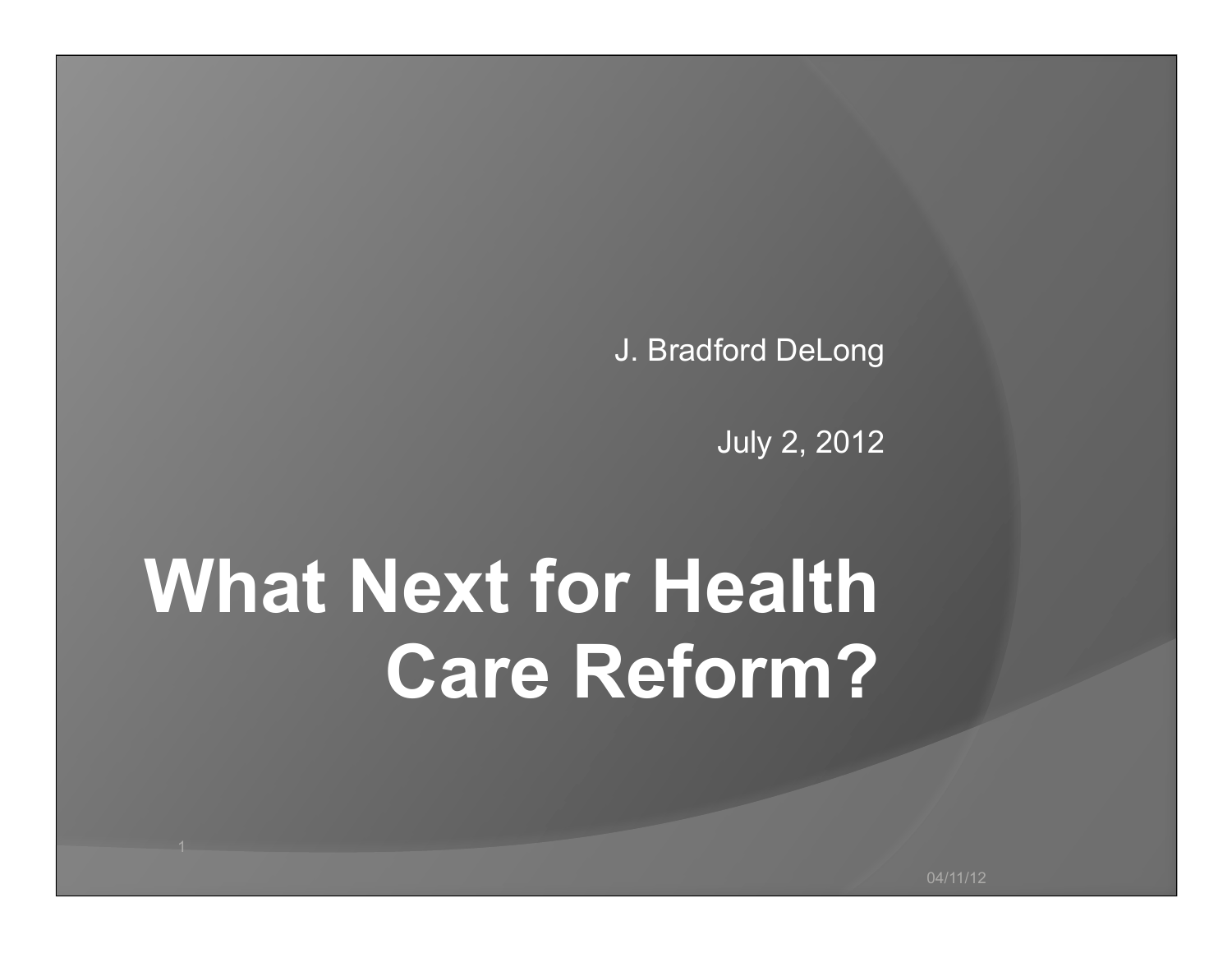J. Bradford DeLong

July 2, 2012

## **ObamaCare and the Decision: A Precis**

04/11/12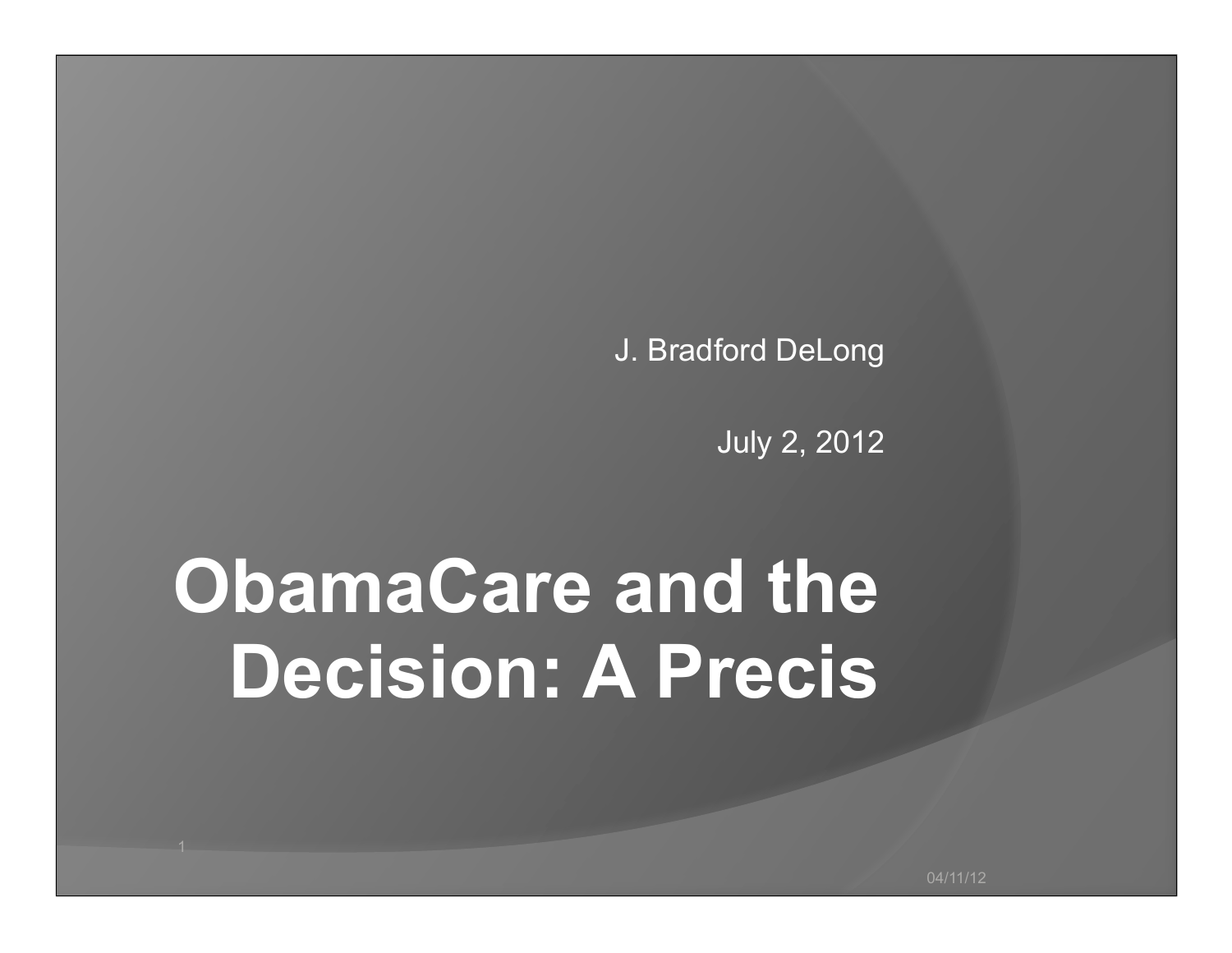#### The Affordable Care Act

- ObamaCare--but also RomneyCare
- Leaves Medicare alone: the elderly are happy with their health insurance
	- But does strive to make Medicare more efficient-- Independent Payment Authorization Board, etc.
- Medicaid expansion to cover the the near-poor

#### ● Middle-class uninsured

- Creates health exchanges--benefits departments for those who don't work for a bureaucracy
- Requires insurers to sell at one price to everyone in an exchange
- Mandates that everybody buy health insurance
- So people don't game the system by saving money now and  $\frac{1}{07/02/12}$  only buying insurance when they get sick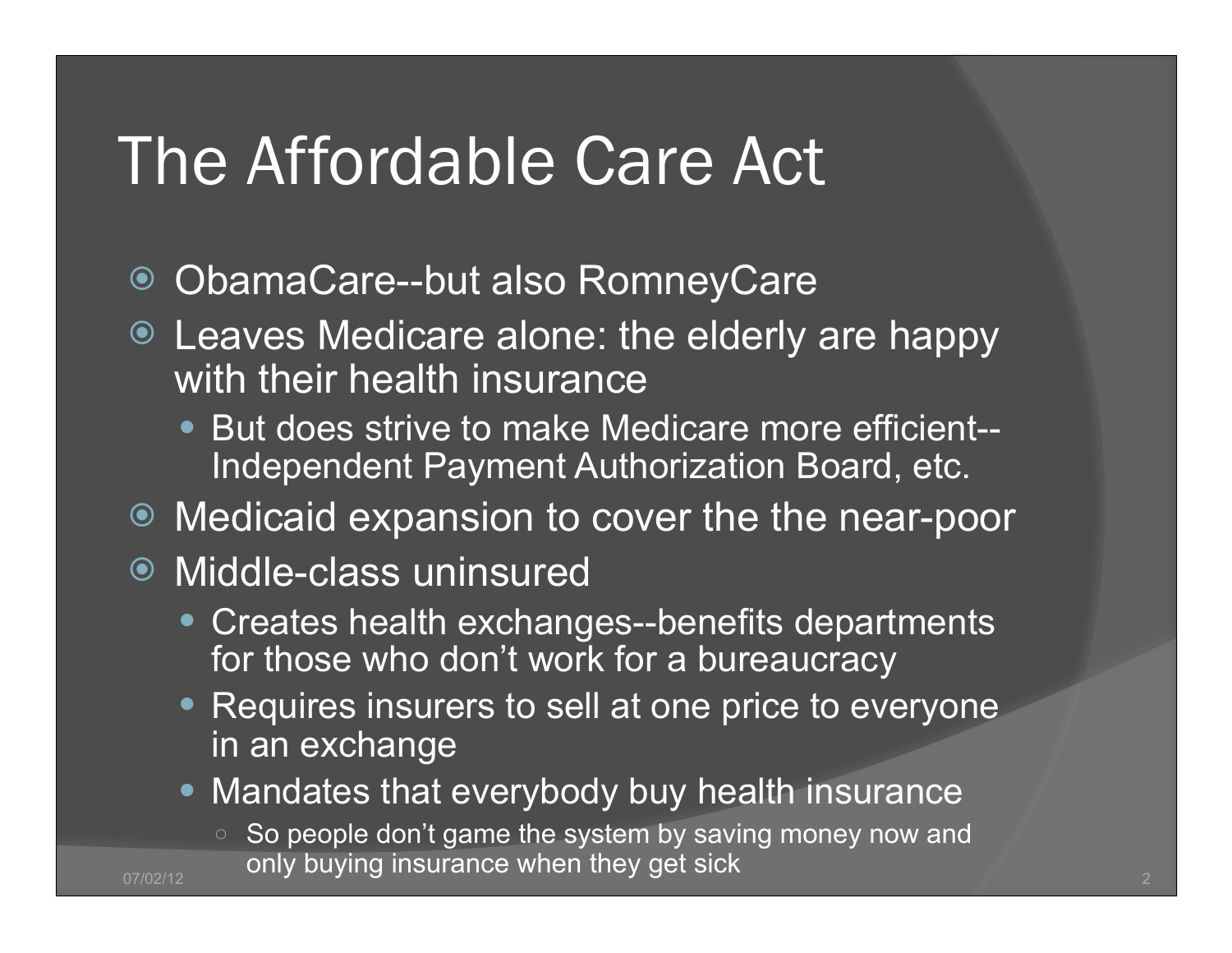# The Questions Posed

● Is the mandate that everybody purchase insurance a legitimate exercise by Congress of its power to regulate interstate commerce?  $\bullet$  Is the requirement that states expand their Medicaid programs or lose *all* of their federal Medicaid funding unduly coercive?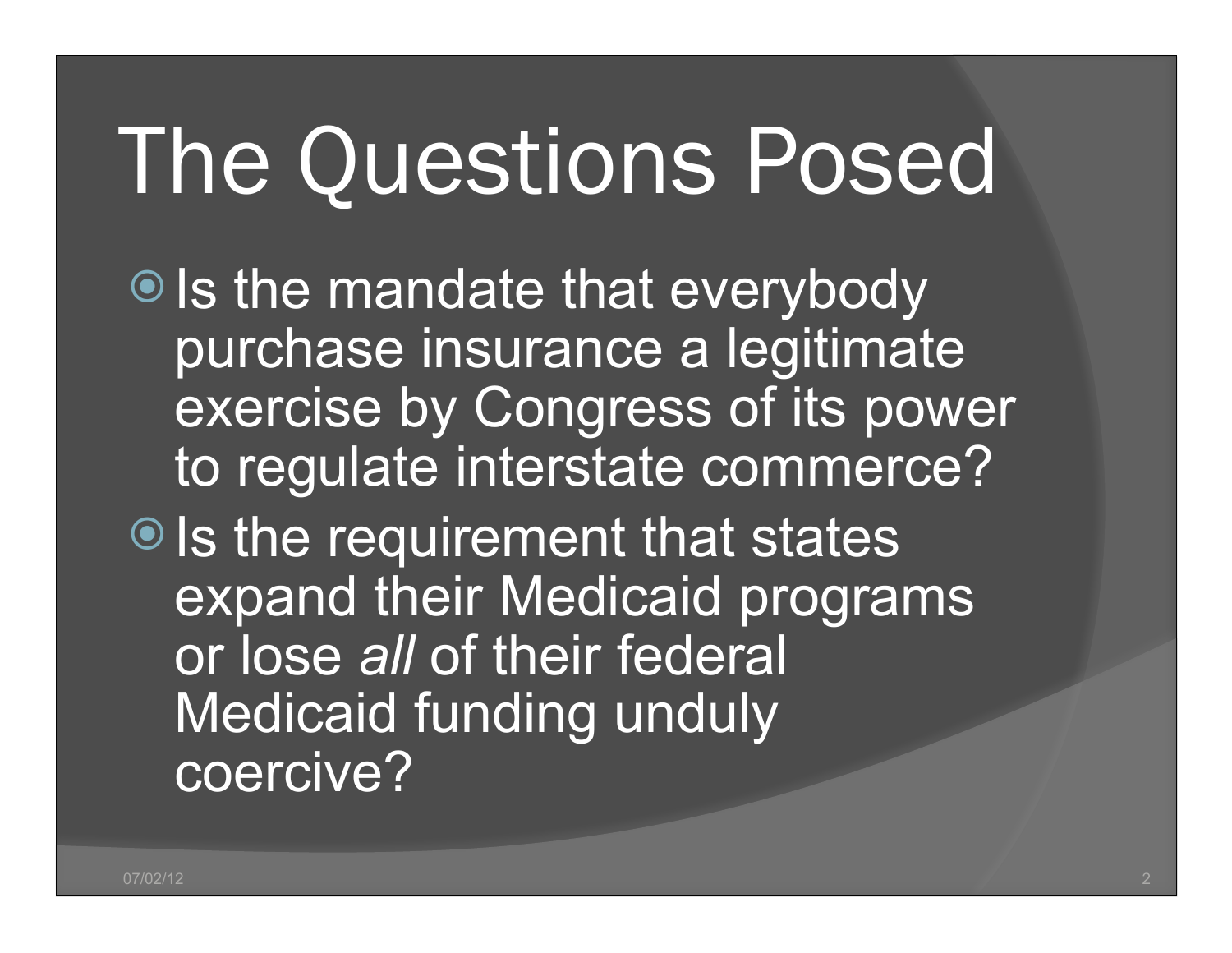## The Questions Answered

- Four Democratic justices say that the mandate that individuals buy insurance is a legitimate exercise of commerce-clause power, and that the requirement that states expand Medicaid is not unduly coercive.
- Four Republican justices say the reverse.

● Chief Justice Roberts thus decides

 $\bullet$  And here things get very tricky very quickly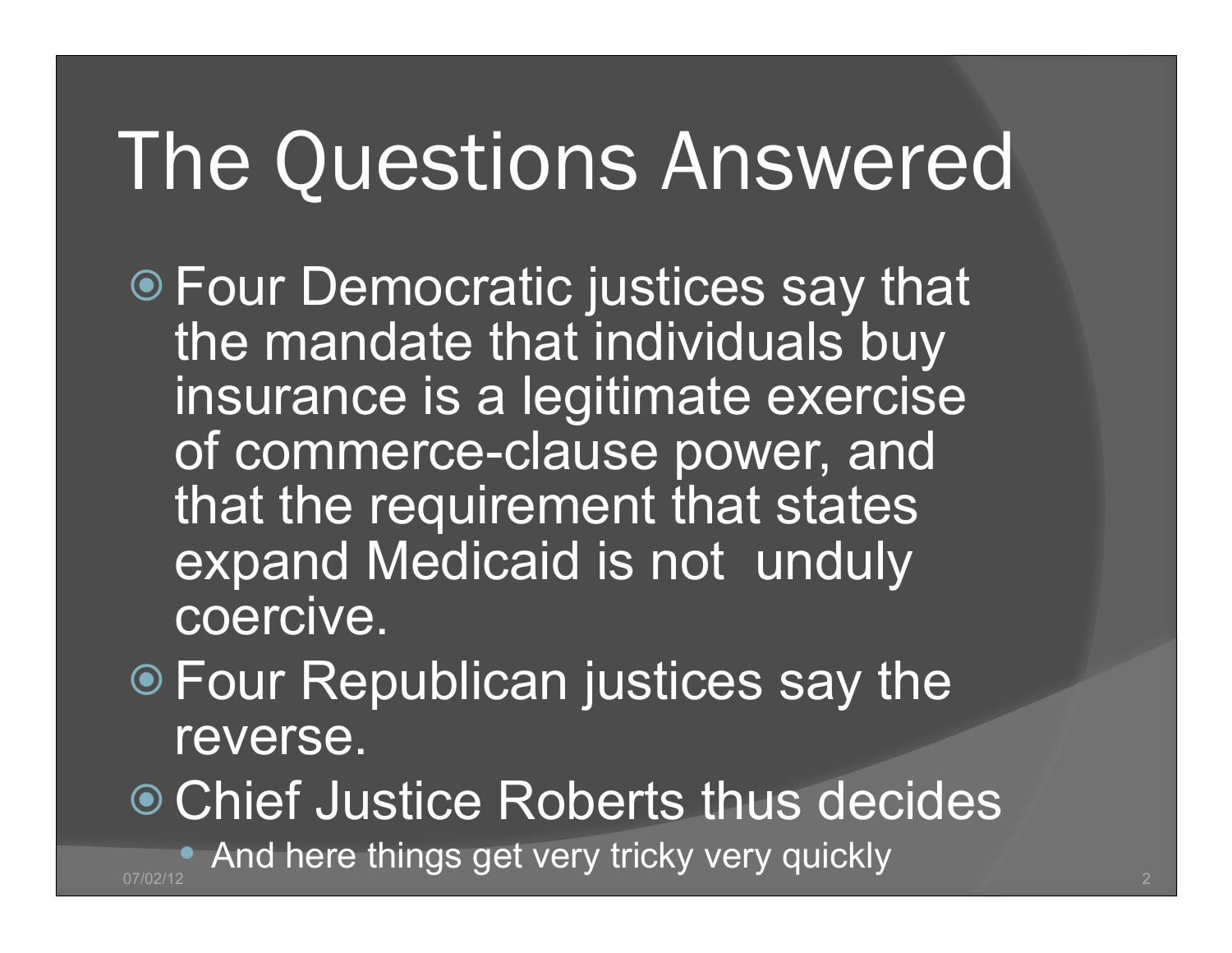## The Mandate That Individuals Buy Insurance

- Roberts agrees with the other Republican justices that the mandate is beyond Congress's legitimate power to regulate interstate commerce.
	- But Roberts then pulls a fast one
	- He says that the mandate is a legitimate ue of Congress's power to tax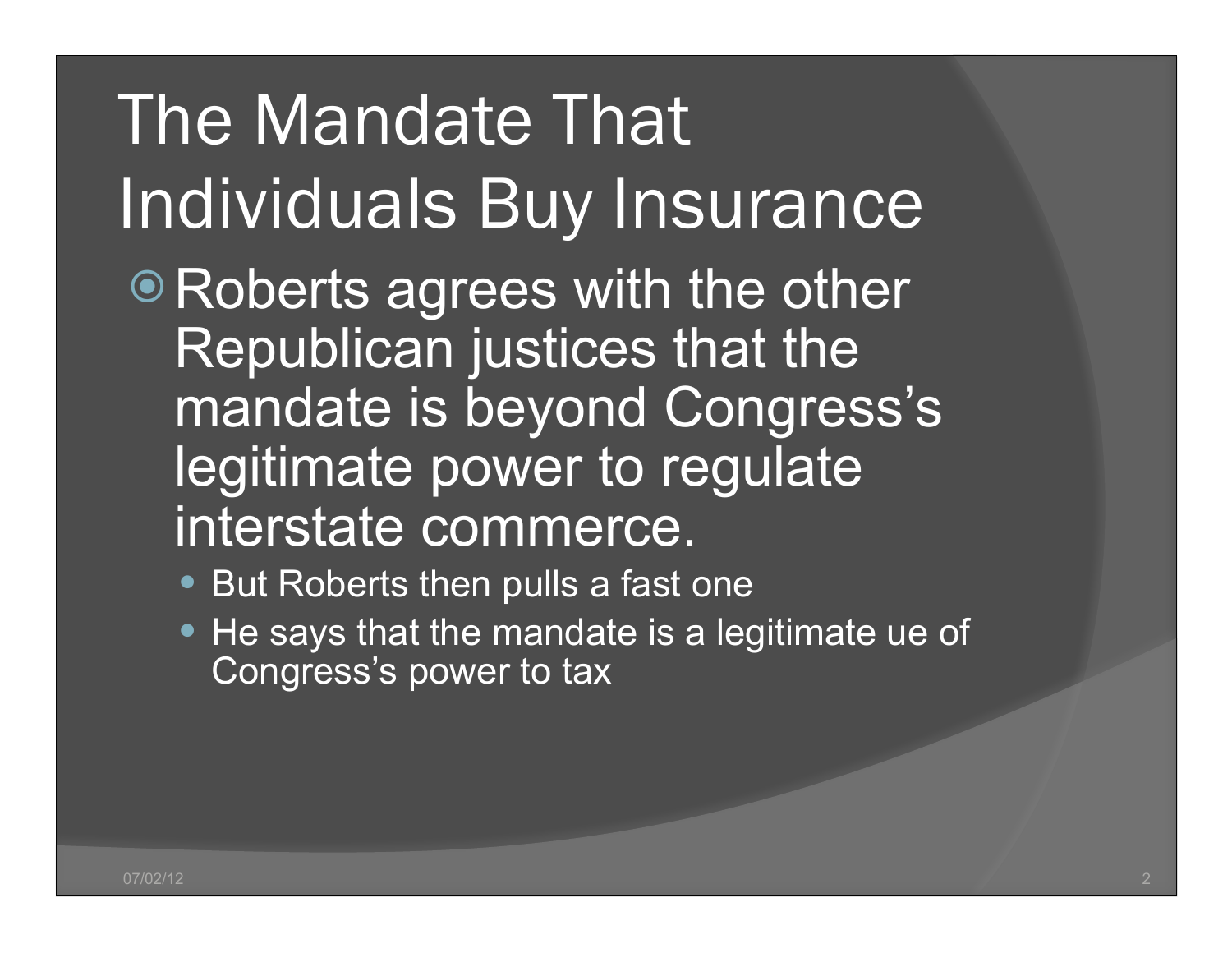### The Requirement That States Expand Medicaid

- Roberts agrees with the other Republican justices that the requirement is unduly coercive, and intrudes on state sovereignty.
	- But Roberts then pulls a fast one
	- He says that the cure is not to strike the Medicaid expansion provisions as unconstitutional
- He says that the cure is for the Supreme Court to rewrite the law to say that states that do not expand Medicaid do not lose *all* their Medicaid funding but just the extra Medicaid funding to  $\frac{1}{07/02/12}$  pay for the expansion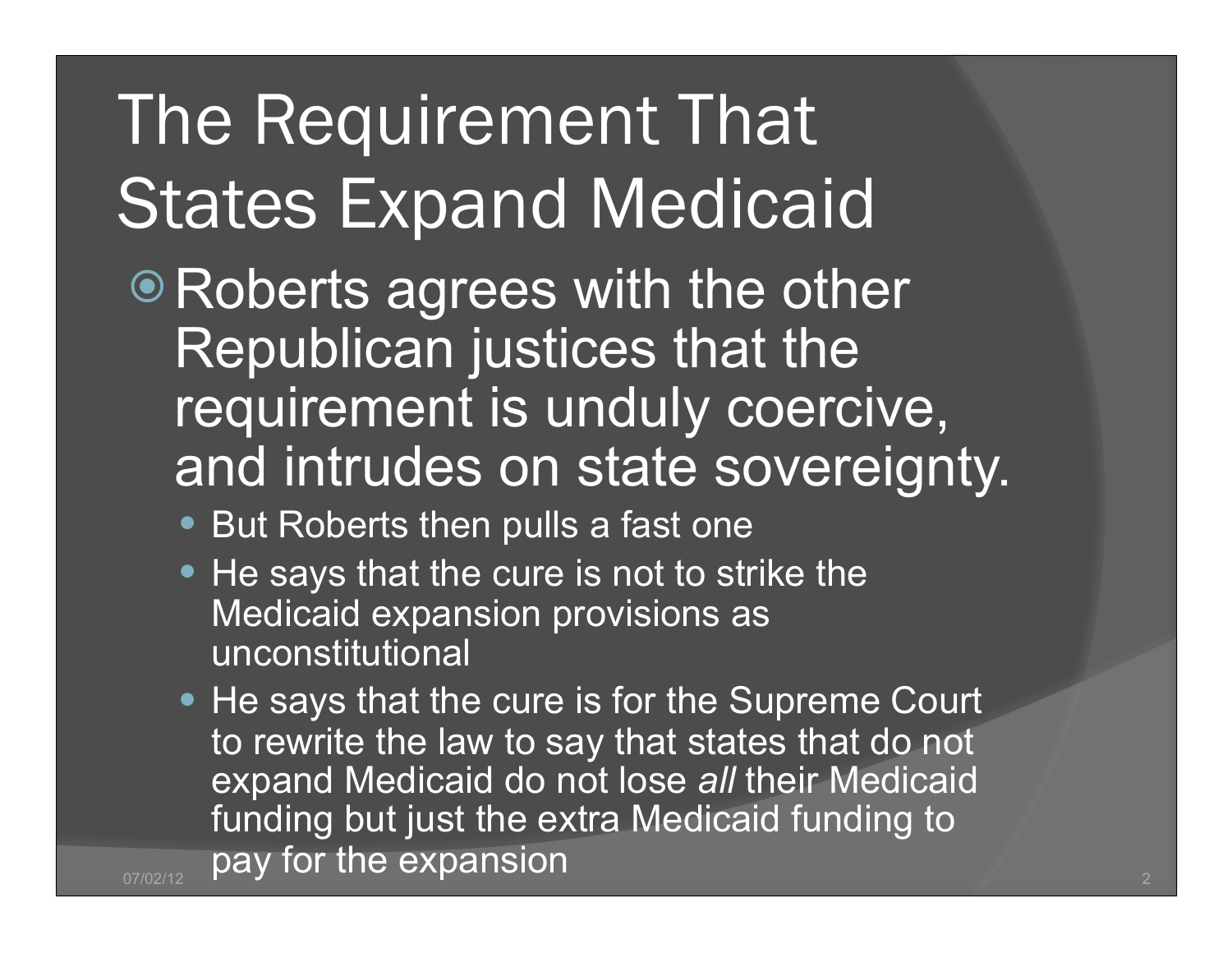Chief Justice Roberts Has Gone to Malta • Republicans are furious: "Dishonest John" Democrats are praising Roberts as a fine chief justice.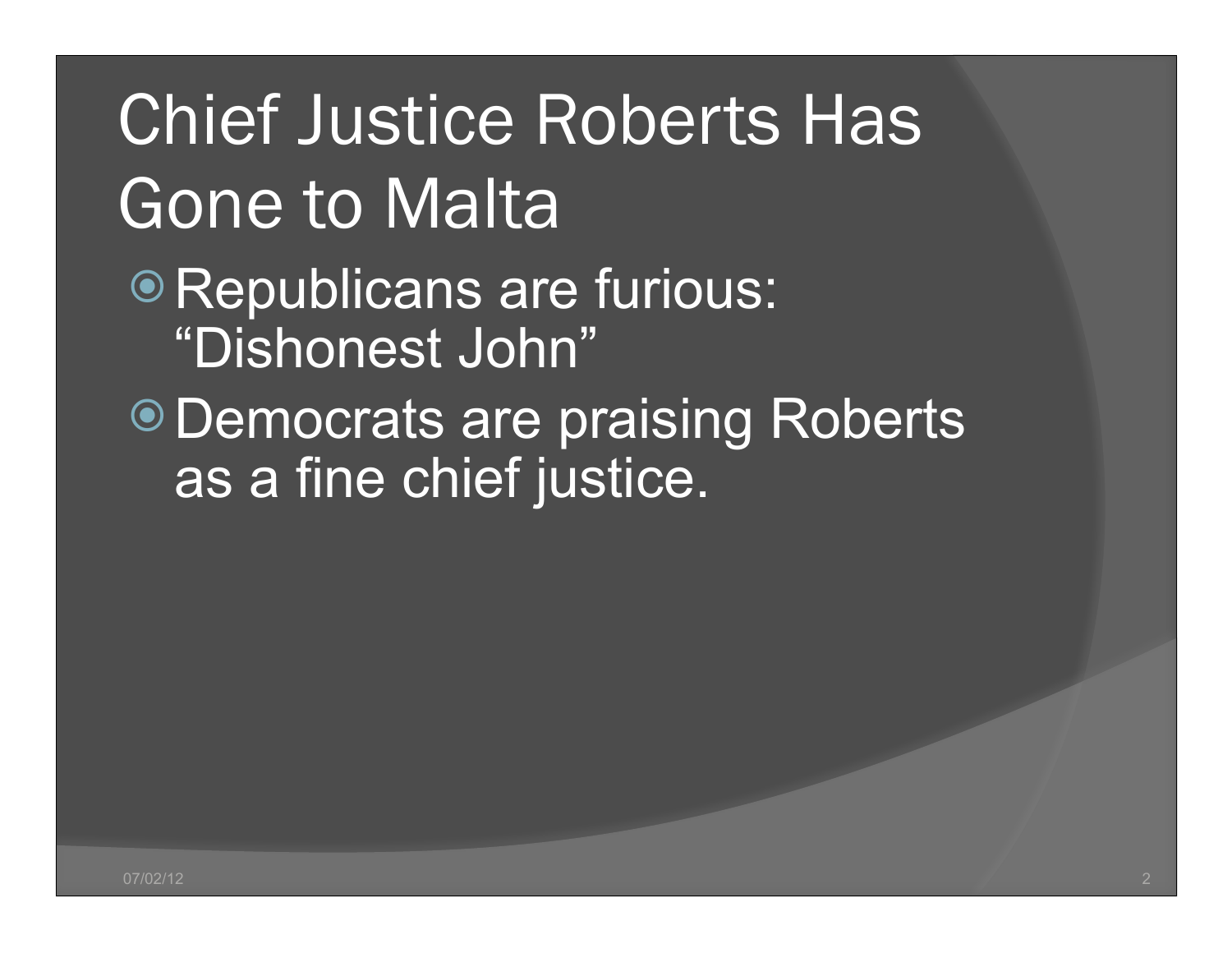J. Bradford DeLong

July 2, 2012

## **ObamaCare Is RomneyCare: Two Implications**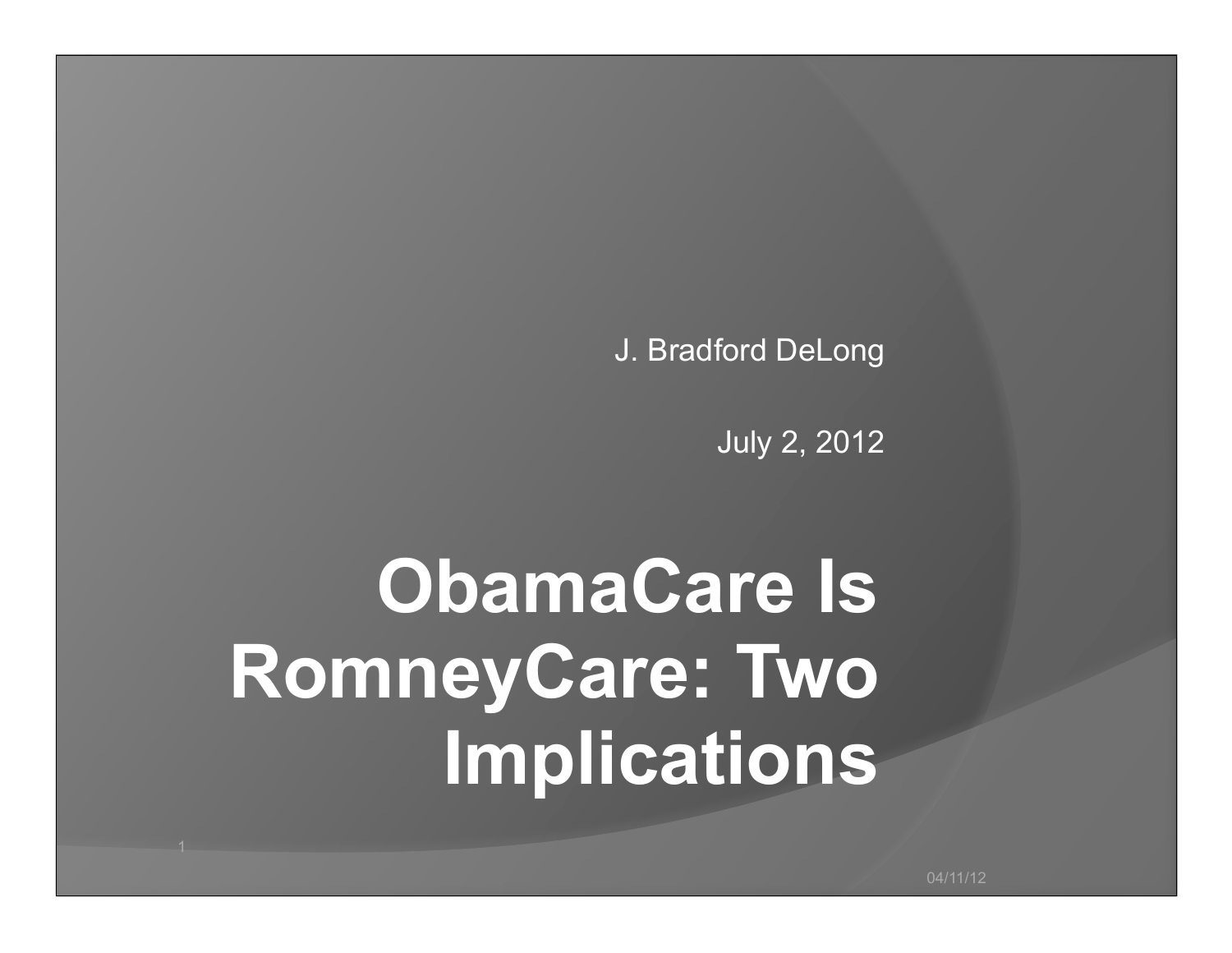#### The Affordable Care Act

- It's ObamaCare
- It's also RomneyCare
- No Republican office holders objected to RomneyCare
- Every single Republican office holder objects to **ObamaCare**
- The key complaint is that forcing people to buy health insurance is not regulating commerce, but rather regulating the absence of commerce
- But back in 2005 George W. Bush proposed, as part of his Social Security privatization effort, to require everybody to purchase a private pension account
	- And no Republican then complained that that mandate was an unconstitutional regulation of "inactivity"
- And none of the Four Horsemen would have ever thought to find such a Republican-sponsored mandate  $\frac{1}{07/02/12}$  to purchase a pension unconstitutional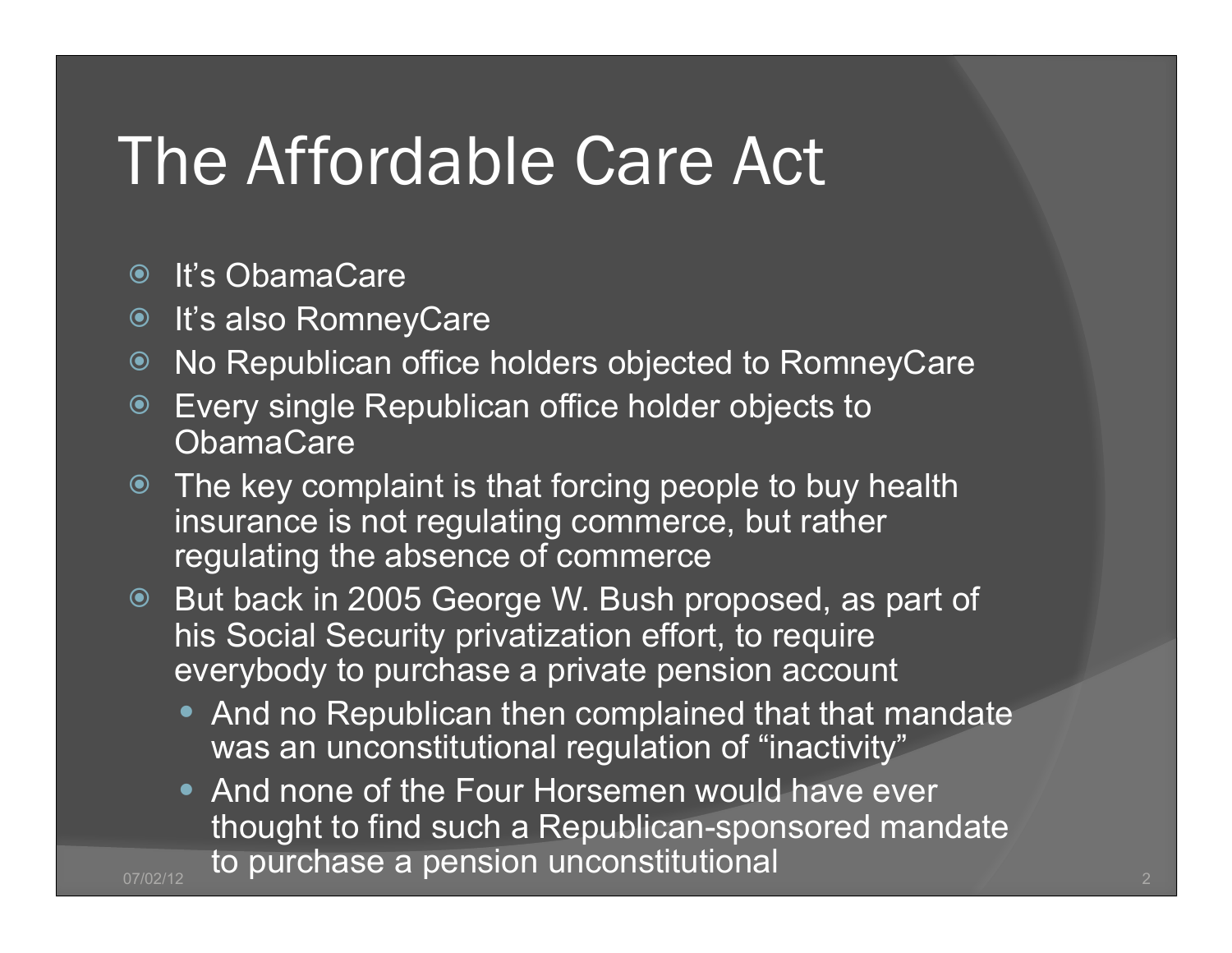#### Partisanship

- The Supreme Court engages in "Constitutional Moments"
	- It says that henceforth, the law will be different than it was yesterday
	- In such "Constitutional Moments", the justices become moral and political actors rather than mere text- and precedent-based legal technicians
- Miranda, Brown, Jones and Laughlin, Lochner, Santa Clara, Dred Scott
- Past "Constitutional Moments" have been moral and political
- This moment is purely partisan
- The mandate that is under attack was a rocksolid conservative-Republican "personal <sub>07/02/12</sub> responsibility" principle as recently as 2009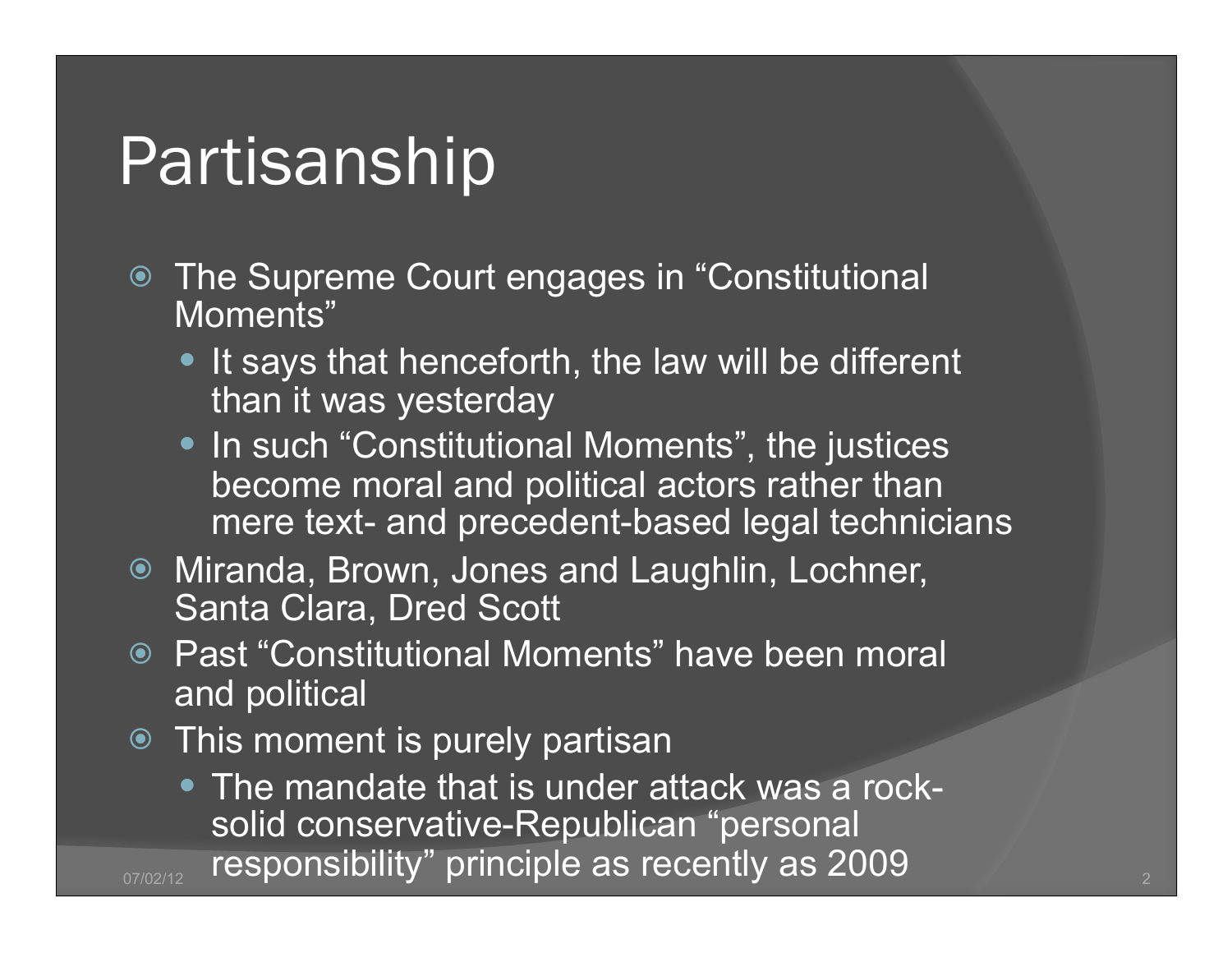#### The Future

- ObamaCare = RomneyCare
- $\bullet$  It thus has RomneyCare's weaknesses
	- No public option
	- Hands market power to many nearmonopoly insurers
	- Requires state-level bureaucracies to be effective when state politicians have bet their careers on the failure of reform
	- Huge stresses on the system from the expansion of Medicaid
	- **.** Increases in efficiency rest on six largelyuntested bets